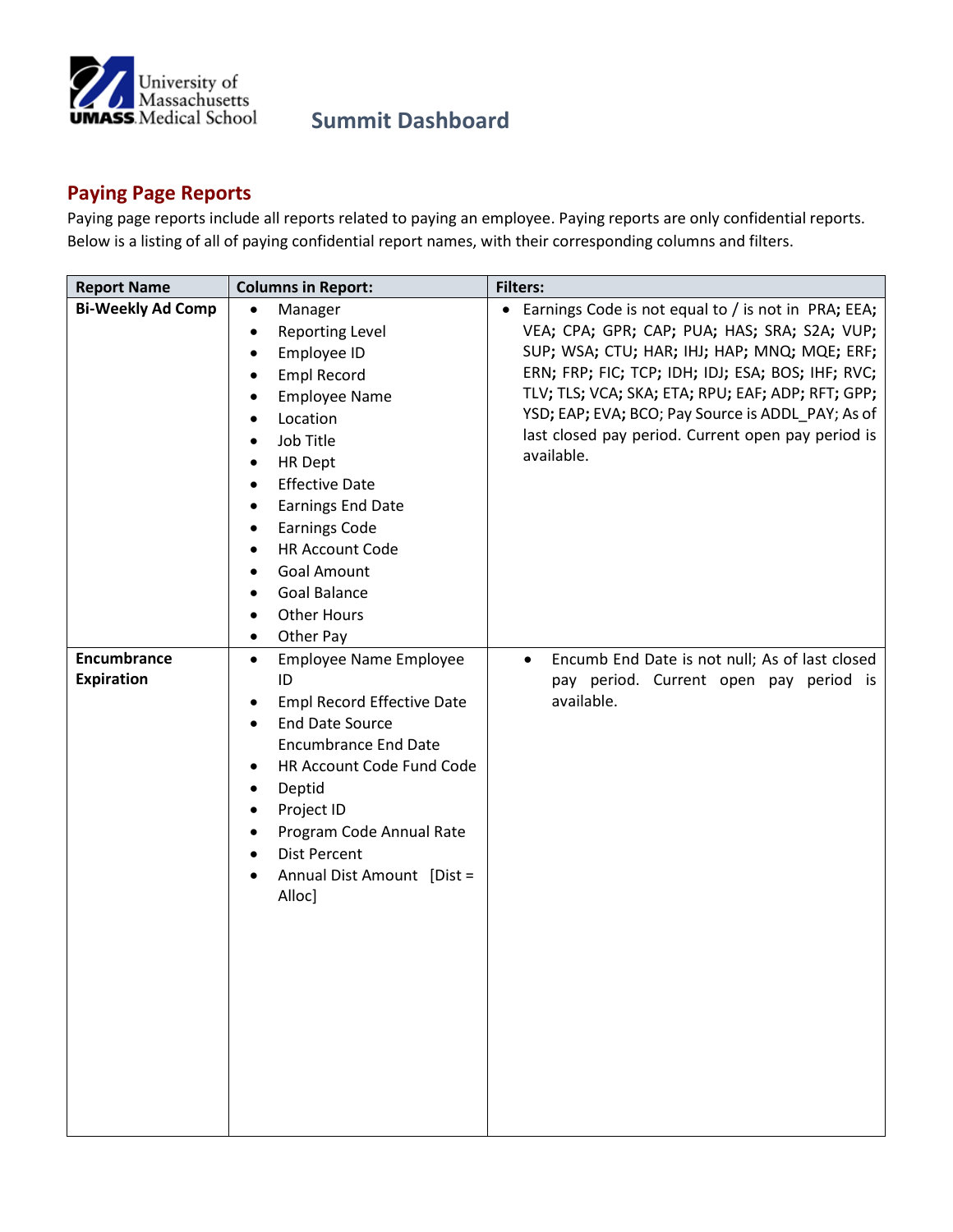

## **Summit Dashboard**

| <b>Report Name</b>      | <b>Columns:</b>                                                                                                                                                                                                                                                                                                                                                                                                                                                                             | <b>Filters:</b>                                                                                                                                                                                                                                                   |
|-------------------------|---------------------------------------------------------------------------------------------------------------------------------------------------------------------------------------------------------------------------------------------------------------------------------------------------------------------------------------------------------------------------------------------------------------------------------------------------------------------------------------------|-------------------------------------------------------------------------------------------------------------------------------------------------------------------------------------------------------------------------------------------------------------------|
| <b>Leave Accruals</b>   | <b>HR Dept</b><br>$\bullet$<br>Employee ID<br>٠<br><b>Employee Name</b><br><b>Direct Reports</b><br>٠<br>Plan Type<br><b>Accrual Process Date Hours</b><br><b>Carried Over</b><br><b>YTD Hours Earned</b><br><b>YTD Hours Taken Balance</b><br>$\bullet$<br>Hours<br><b>YTD Hours Taken =</b><br>Processed and<br>Unprocessed time                                                                                                                                                          | Benefit System Code is equal to / is in BN AND<br>$\bullet$<br>Coverage Elect is not equal to / is not in T; W<br><b>AND</b><br>Plan Type Code is equal to / is in 50; 51; 52; 5H;<br>٠<br>5M; Last Closed Pay Period; Active Employee<br>(A,L,P)                 |
| <b>Payroll Register</b> | Version 1:<br>PayPeriod<br>٠<br>Department<br>Person Name ID<br>Pay Group Code Paycheck<br><b>Num</b><br>Form ID<br>$\bullet$<br><b>Check Date</b><br><b>Total Gross</b><br>Net Pay<br>Empl Rcd<br>Earn Type<br>Hours<br>Earnings<br>Version 2:<br>Pay Period<br>Department<br>Person Name ID<br>Pay Group Code Paycheck<br><b>Num</b><br>Form ID<br>$\bullet$<br><b>Check Date</b><br>Empl Rcd<br>Earns Begin Date<br><b>Earns End Date</b><br>Earn Type<br>Hours<br>Earnings<br>$\bullet$ | Source<br>equal<br>Row<br>is<br>to<br>is<br>.in<br>$\bullet$<br>PS_PAY_OTH_EARNINGS; when User_Campus)<br>= 'UMWOR' and "PT Other Earns"."Earn Code<br>Other Earn" <> ('EAF', 'EAP','RVC','BCO'); Last<br>Closed Pay Period; Oth Earn Add To Gross Flag<br>is < N |